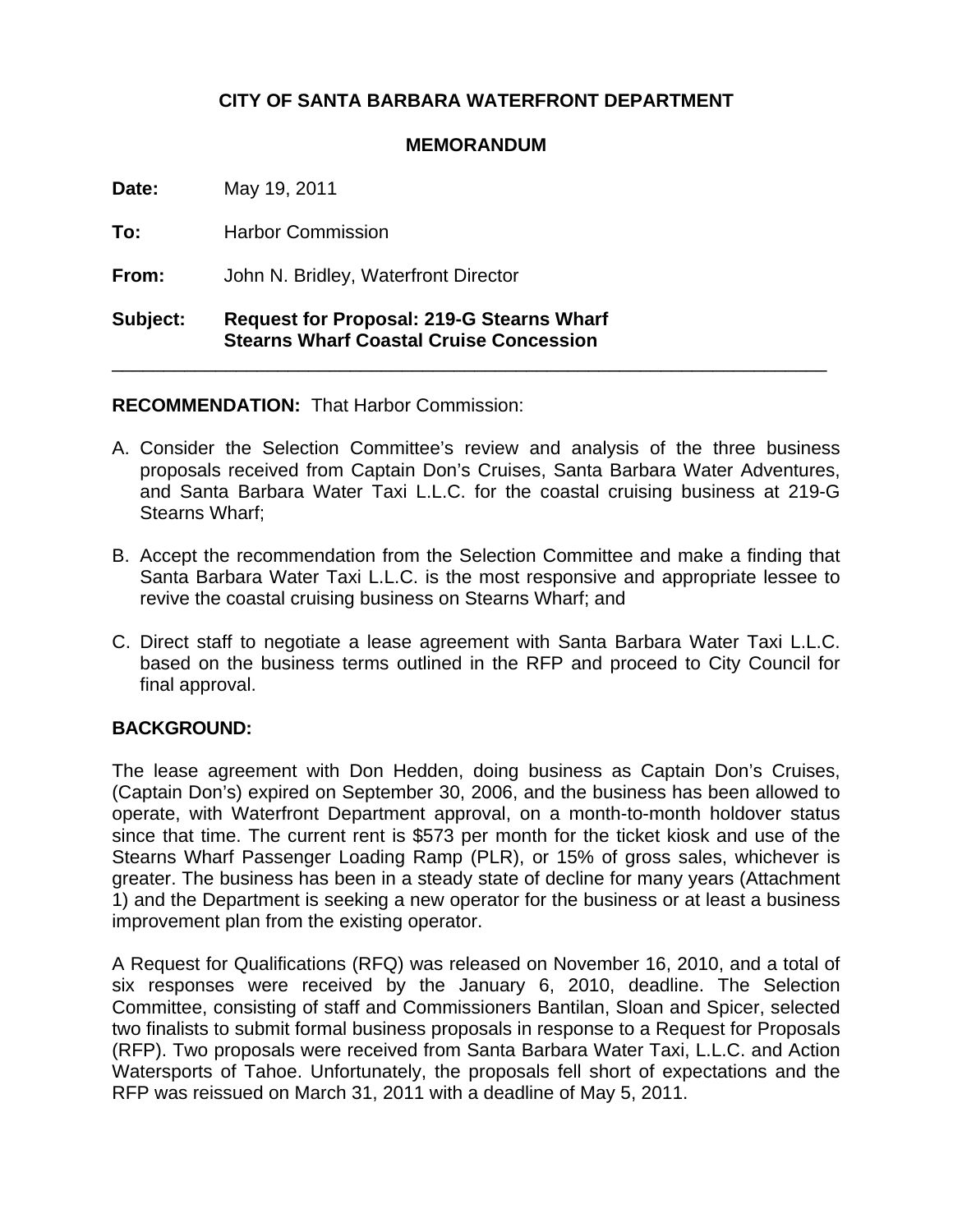Request for Proposal: 219-G Stearns Wharf May 19, 2011 Page 2

#### **DISCUSSION:**

Three responses were received by the May 5 deadline from Captain Don's Cruises, Santa Barbara Water Adventures, and Santa Barbara Water Taxi. The three proposals are described briefly as follows:

**Captain Don's Cruises,** the current concessionaire**,** submitted the one-page letter included in Attachment 2. It was not considered responsive to the terms of the RFP (Attachment 3).

**Santa Barbara Water Adventures (SBWA)** has experience in operating parasailing and boat tours on Lake Tahoe. SBWA proposed to operate initially with a 35 foot parasailing boat and a 35 foot sloop-rigged sailboat. A 54 foot sailing catamaran would be ordered upon lease execution with a proposed delivery date of summer 2012 and the catamaran would replace the 35 foot sloop at that time. SBWA also proposed to rent and offer skippered six-passenger charters on one or more 23-27 foot powerboats (Attachment 4).

**Santa Barbara Water Taxi (SBWT)** has operated the water taxi service between the Harbor and Stearns Wharf aboard the 22 passenger *Lil' Toot* since 2003. SBWT proposed to acquire a 64 foot, 49 passenger yacht named *Corporate Image* that is currently conducting charters and cruises in the San Diego area. The vessel is currently U.S. Coast Guard certified and the engines are California Air Resources Board (CARB) compliant. SBWT proposed to rename the vessel *Celebration* and offer sunset cruises, dinner cruises and private charters similar to what the vessel is currently providing in San Diego. Since the vessel is currently operating and would need no refitting, SBWT estimates that the ownership of the vessel could be transferred within 30 days of approval of their proposal.

SBWT would continue to provide the water taxi service but would also expand the services available aboard the *Lil' Toot* to include sunset cruises and private charters (Attachment 5). SBWT is also considering adding a parasailing vessel once the *Celebration* is established in Santa Barbara.

The criteria for evaluation included:

- 1. Business plan
- 2. Management & company history
- 3. Vessel(s) proposed & suitability for intended charter services
- 4. Financial qualifications